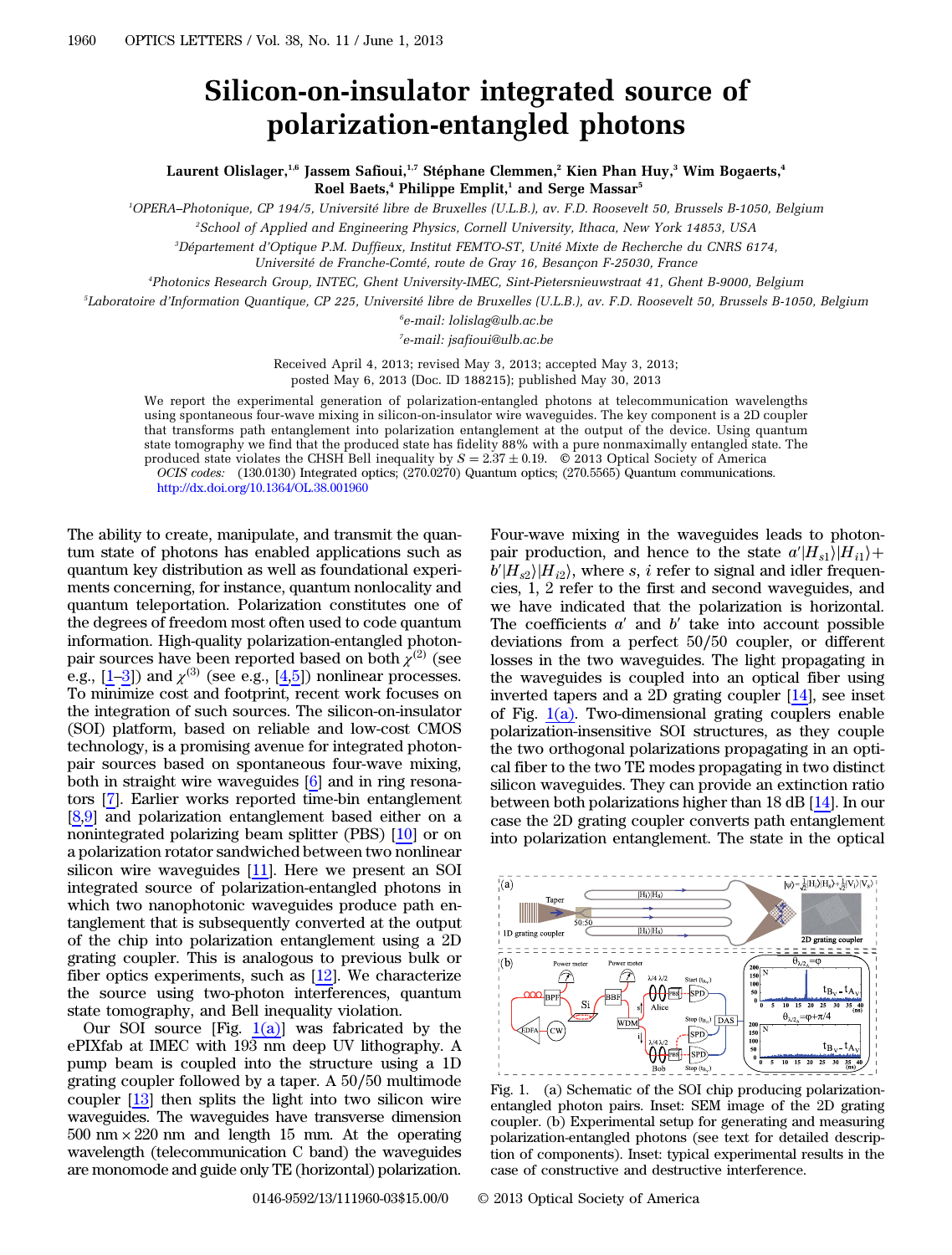fiber is thus  $|\Psi(a, b)\rangle = a|H_s\rangle|H_i\rangle + b|V_s\rangle|V_i\rangle$ , where the new coefficients a, b take into account possible polarization-dependent losses of the 2D grating coupler.

The experimental setup is depicted in Fig.  $1(b)$ . A 1 mW CW laser at 1539.6 nm is amplified to 7 mW with an erbiumdoped fiber amplifier (EDFA) and then spectrally filtered by a bandpass filter (BPF). Injection and extraction losses are both approximately equal to 6 dB, and losses in each arm of the structure are close to 3 dB. The 1.75 mW power on chip is divided in both device arms. The output containing the transmitted pump and entangled photons is collected by a cleaved nonpolarization-maintaining standard telecommunication fiber (SMF) and passes through a band-block filter (BBF) (with an isolation of more than 110 dB) to reject the pump and a wavelength division multiplexer (WDM) to separate signal (s) and idler  $(i)$  photons into two different fiber channels, which are sent to Alice's (A) and Bob's (B) stations. The signal and idler ports are centered at 1530 and 1550 nm, respectively, with a bandwidth of 20 nm. Alice and Bob locally and independently analyze their photons using a freespace analyzer consisting of a quarter-wave plate  $(\lambda/4)$ , a half-wave plate  $(\lambda/2)$ , and a PBS. Only one output of Alice's PBS—corresponding to the vertical polarization component—is available, while both outputs of Bob's PBS are available. The photons emerging from the three outputs are directed to superconducting single-photon detectors (SPDs, Scontel, efficiency 5%, dark-count rate 10 Hz, time resolution 50 ps). There is roughly 20 m of SMF from the chip to the analyzers. Total losses from after ejection to the detectors are estimated at 3.6 dB for Alice, and 5.5 and 6.8 dB for Bob's two channels. Electronic signals from the SPDs are directed to a data acquisition system (DAS) consisting of a time-to-digital converter (Agilent Acqiris, time resolution 50 ps) connected to a computer. The DAS registers the relative times  $t_{\text{B}_{\text{V}}} - t_{\text{A}_{\text{V}}}$ and  $t_{\text{B}_{\text{H}}}$  –  $t_{\text{Av}}$  between A's and B's detections and outputs a histogram of these events. When correlated photons are present, a coincidence peak emerges from these time-resolved measurements. The illustrative histograms [inset of Fig.  $1(b)$ ] provide examples of constructive and destructive interference (note that each time bin in the histograms is 250 ps long). Data acquisition and treatment are entirely automated.

To quantitatively analyze the results, we define the raw and net numbers of coincident events  $N_{\text{raw}} = \int_{t_i}^{t_f} N(t) dt$ , The Histograms is 250 ps long). Data acquisition and deal-<br>
To quantitatively analyze the results, we define the raw<br>
and net numbers of coincident events  $N_{\text{raw}} = \int_{t_i}^{t_f} N(t) dt$ ,<br>  $N_{\text{net}} = N_{\text{raw}} - (t_f - t_i) \tau_{\text{acc}}$ , wher  $t_f$ ) is the rate of accidental coincidences, and  $N(t)$  is the number of coincident events  $N_{\text{raw}} = \int_{t_i}^{t_f} N(t) dt$ ,<br>  $N_{\text{net}} = N_{\text{raw}} - (t_f - t_i)\tau_{\text{acc}}$ , where  $\tau_{\text{acc}} = \int_{t_f}^{t_{\text{max}}} N(t) dt / (t_{\text{max}} - t_f)$  is the rate of accidental coincidences, and  $N(t)$  is the number of coincidences at  $N_{\text{net}} = N_{\text{raw}} - (t_f - t_i)\tau_{\text{acc}}$ , where  $\tau_{\text{acc}} = \int_{t_f}^{t_{\text{max}}} N(t) dt/(t_{\text{max}} - t_f)$  is the rate of accidental coincidences, and  $N(t)$  is the number of coincidences at time  $t = t_{\text{By}} - t_{\text{Ay}}$  or  $t_{\text{B}_{\text{H}}} - t_{\text{Ay}}$ .<br>The Outside this window, up to the maximum measurable delay  $t_{\text{max}}$ , only noise is present. From these quantities we deduce that in the case of constructive interference, coincidences are measured at a rate  $\approx 0.4$  Hz and the coincidence-to-accidental ratio is approximately equal to 8. This rather low value (which could be increased by using resonators or filters) is due to the CW operation (which increases the effect of the intrinsic noise of SOI waveguides [\[15](#page-2-13)]) and to the high losses from chip to detector. Dark counts are almost negligible due to the use of superconducting detectors. When all the fibers are carefully attached to guarantee stable injection and ejection and avoid polarization drift, no active power or

polarization stabilization is required, and measurements are repeatable for several hours.

Results of two-photon interference measurements are presented in Fig. [2.](#page-1-0) Coincidence rates are plotted as a function of the angle of Alice's half-wave plate. Note that because no polarization management is realized before the analyzers, all phase plate angles must be adjusted to get a good contrast. Because of noise, raw visibilities are limited to approximately 80% (vertical component) and 60% (horizontal component), while net visibilities reach 99% and 90%, respectively. We also measured the single-photon rate detected by Alice [Fig. [2](#page-1-0), black (top) curve]. The fact that this curve is not perfectly flat is evidence that the produced state is not maximally entangled. This is presumably due to imperfect on-chip optical components. However, the limited visibility  $(\approx 12\%)$  shows that the produced state is not far from a maximally entangled state. We note that nonmaximally entangled states have specific applications that are not accessible to maximally entangled states, see e.g., [[16](#page-2-14)[,17](#page-2-15)].

In order to accurately characterize the produced state we realized a standard quantum state tomography analysis. We used the measurements defined in  $[18]$  $[18]$  and followed the maximum likelihood method described therein to evaluate the "most probable" density matrix given the statistics of coincident events measured in 16 different configurations of the analyzers. The reconstructed density matrix  $\rho_{\mathrm{AB}}^{\mathrm{(out)}}$  is then re-expressed as  $\rho_{AB}^{(\rm out)}=(J_{\rm A}\otimes J_{\rm B})\rho_{AB}^{(\rm in)}(J_{\rm A}^{\dagger}\otimes J_{\rm B}^{\dagger})$ . We optimized (numerically) the parameters of the Jones matrices  $J_A$  and  $J_B$  as well as the real numbers a, b (with  $a^2 + b^2 = 1$ ) in order to maximize the fidelity  $F\!\left(\rho_\mathrm{AB}^{(\mathrm{in})},\rho_\mathrm{AB}^{(\mathrm{target})}\right) = \left(\mathrm{tr}\!\Big[\Big(\sqrt{\rho_\mathrm{AB}^{(\mathrm{in})}}\rho_\mathrm{AB}^{(\mathrm{target})}\sqrt{\rho_\mathrm{AB}^{(\mathrm{in})}}\Big)^{1/2}\Big]\right)^2\!\text{, where}$  $\rho_{AB}^{(\text{target})} = |\Psi(a, b)\rangle \langle \Psi(a, b)|$  is the density matrix of the pure nonmaximally entangled state defined above. Thus,  $\rho_{AB}^{(in)}$  is our reconstruction of the state at the output of the SOI chip, and  $J_A$ ,  $J_B$  our reconstruction of the polarization rotation undergone by A and B photons between the

<span id="page-1-0"></span>

Fig. 2. One- and two-photon interferences. Horizontal axis is the angle  $\theta$  of Alice's half-wave plate ( $\lambda/2_A$ ), on which a precision of  $\pm 3^{\circ}$  is assumed. Left vertical axis is the number of coincidences between A's and B's detectors registered during 20 min. Symbols are experimental results with statistical error bars, while curves are sinusoidal fits assuming a perfect net visibility. Shaded regions correspond to measured accidental coincidence rates. The blue and red curves (bottom curves) correspond to  $A_VB_V$  and  $A_VB_H$  coincidences, respectively. The black curve (top curve) is the single-photon rate of Alice's detector as a function of  $\theta$ . The right vertical axis is the total number of counts registered by Alice's detector in 10 s.